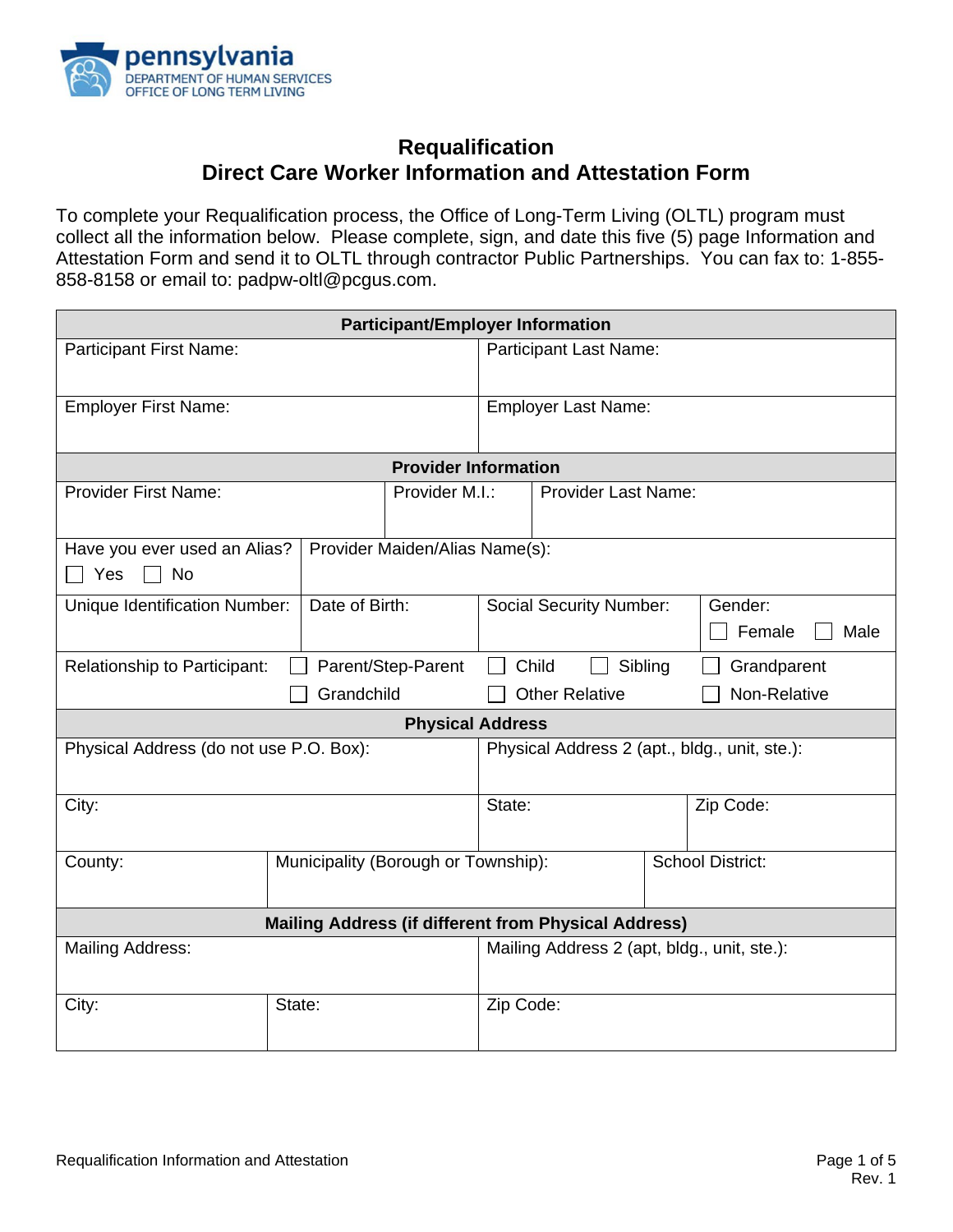| <b>Participant Name</b> | Participant ID | <b>DCW Name</b> |
|-------------------------|----------------|-----------------|
|                         |                |                 |

| <b>Contact Information</b>                                                                                                                                                            |                      |                                        |  |
|---------------------------------------------------------------------------------------------------------------------------------------------------------------------------------------|----------------------|----------------------------------------|--|
| <b>Preferred Method of Contact:</b>                                                                                                                                                   |                      |                                        |  |
| Home Phone Number                                                                                                                                                                     | Mobile Phone Number  | Email Address                          |  |
| Home Phone Number:                                                                                                                                                                    | Mobile Phone Number: | Email Address:                         |  |
|                                                                                                                                                                                       |                      |                                        |  |
| Office of Long-Term Living (OLTL), through Public Partnerships has permission to text me using the mobile<br>phone number above (carrier charges may apply): $\Box$ Yes $\Box$<br>No. |                      |                                        |  |
| <b>Emergency Contact Information</b>                                                                                                                                                  |                      |                                        |  |
| <b>Emergency Contact Name:</b>                                                                                                                                                        |                      | <b>Emergency Contact Phone Number:</b> |  |

**Employee Qualification**

**Employer**, please verify your worker has the mandatory qualifications to provide Participant-directed services by initialing all mandatory qualification requirements in Section 1 and initialing only those qualification requirements that apply in Section 2.

| <b>Qualification Validated</b>                         | Section 1 - Mandatory Qualification Requirements                                                                                                                                                                                                                                                                                   |
|--------------------------------------------------------|------------------------------------------------------------------------------------------------------------------------------------------------------------------------------------------------------------------------------------------------------------------------------------------------------------------------------------|
|                                                        | At least 18 years of age                                                                                                                                                                                                                                                                                                           |
|                                                        | Possess a valid Social Security number                                                                                                                                                                                                                                                                                             |
|                                                        | Possess basic math, reading, and writing skills                                                                                                                                                                                                                                                                                    |
|                                                        | Demonstrates the capability to perform health maintenance activities specified in<br>the Participant's service plan.<br>Or<br>Completion of pre-training or in-service training necessary to carry out the                                                                                                                         |
|                                                        | Participant's service plan.                                                                                                                                                                                                                                                                                                        |
|                                                        | Agrees to carry out the service responsibilities outlined in the Participant's service<br>plan.                                                                                                                                                                                                                                    |
|                                                        | Criminal History Background Check.                                                                                                                                                                                                                                                                                                 |
| <b>Qualification Validated</b><br>(Please Initial All) | Section 2 - Qualification Requirements (If Applicable)                                                                                                                                                                                                                                                                             |
|                                                        | Federal Bureau of Investigation (FBI) Clearance (when the applicant is not<br>currently or has not been a resident of Pennsylvania for the two years prior to this<br>application or when the Participant receiving service is under 18 years of age or<br>there is a child under age 18 residing in the home of the Participant). |
|                                                        | Child Abuse Clearance per Child Protective Services Law (CPSL) [23 Pa. C.S.<br>Chapter 63] (when the Participant receiving service is under 18 years of age or<br>there is a child under age 18 residing in the home of the Participant).                                                                                          |
|                                                        | Valid driver's license (if transportation is provided as part of the service).                                                                                                                                                                                                                                                     |
|                                                        | Automobile insurance for all automobiles used as part of the service (if<br>transportation is provided as part of the service).                                                                                                                                                                                                    |
|                                                        | Current state motor vehicle registration (if transportation is provided as part of the<br>service).                                                                                                                                                                                                                                |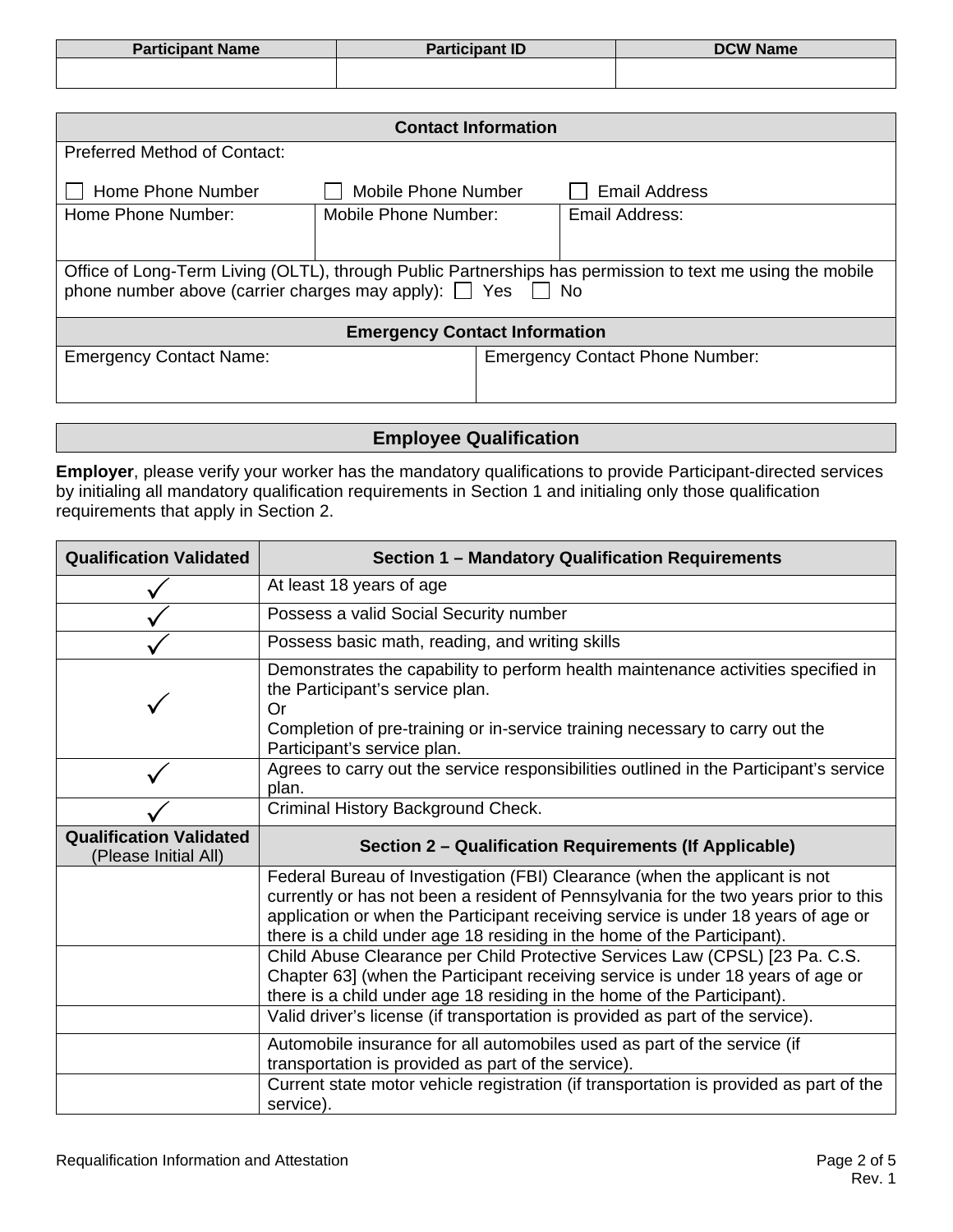| <b>Participant Name</b> | <b>Participant ID</b> | <b>DCW Name</b> |
|-------------------------|-----------------------|-----------------|
|                         |                       |                 |

### **Mutual Responsibilities**

The parties agree to follow the policies and procedures of the Office of Long-Term Living program (PA OLTL). The Provider and program Participant or Authorized Representative/Employer agree to hold harmless, release, and forever discharge PA OLTL and Public Partnerships from any claims and/or damages that might arise out of any action or omissions by the Provider, Participant or Authorized Representative/Employer.

## **Direct Care Worker (DCW) Agreement**

### **I. Program Eligibility Questions:**

- Does a child under the age of 18 reside in the home of the Participant?  $\Box$  Yes  $\Box$  No
- I have continuously lived in the state of PA for the past 2 years?  $\Box$  Yes  $\Box$  No
- Are you a spouse of, legal guardian for, representative payee or power of attorney to the Participant?
- I am at least 18 years of age?  $\Box$  Yes  $\Box$  No

#### **II. Terms of Agreement**

I recognize that my employment is contingent upon the Participant enrollment in the Participant Directed Services Program (PDS). If the Participant is no longer in the waiver or the PDS program, I may no longer be employed. To acknowledge the terms of my employment, I agree to the following:

- 1. I understand and consent to having State Police Criminal Background Checks, Child Abuse Clearances (when required), and Federal Criminal History Records (when required) completed on me and that my employment is contingent upon the results.
- 2. I understand that the results of my background checks will be made available to my prospective employer and other program administrators as necessary and/or required.
- 3. I understand that I cannot begin providing services in this program before I have successfully cleared the background checks and the employer has signed off as required by the program.
- 4. I agree to correctly complete all required paperwork.
- 5. I acknowledge that I will not start providing services until I am notified of my Good to Go status by my Employer.
- 6. I agree to provide the support as identified and authorized in the Individual Service Plan (ISP) in accordance with the outcome of health and safety requirements identified.
- 7. I agree to complete the required training and meet all necessary qualifications as required and identified in the ISP and the Office of Long-Term Living (OLTL) policies and procedures.
- 8. I understand that I may not submit time records for any time period for which a Participant is admitted to a hospital, nursing home, rehabilitation facility or for any period for which the Participant is not eligible for waiver services.
- 9. I agree to maintain the necessary documentation and records as required by the PDS program and by my employer. All records I may have or assist in maintaining will be kept confidential.

 $Yes \square No$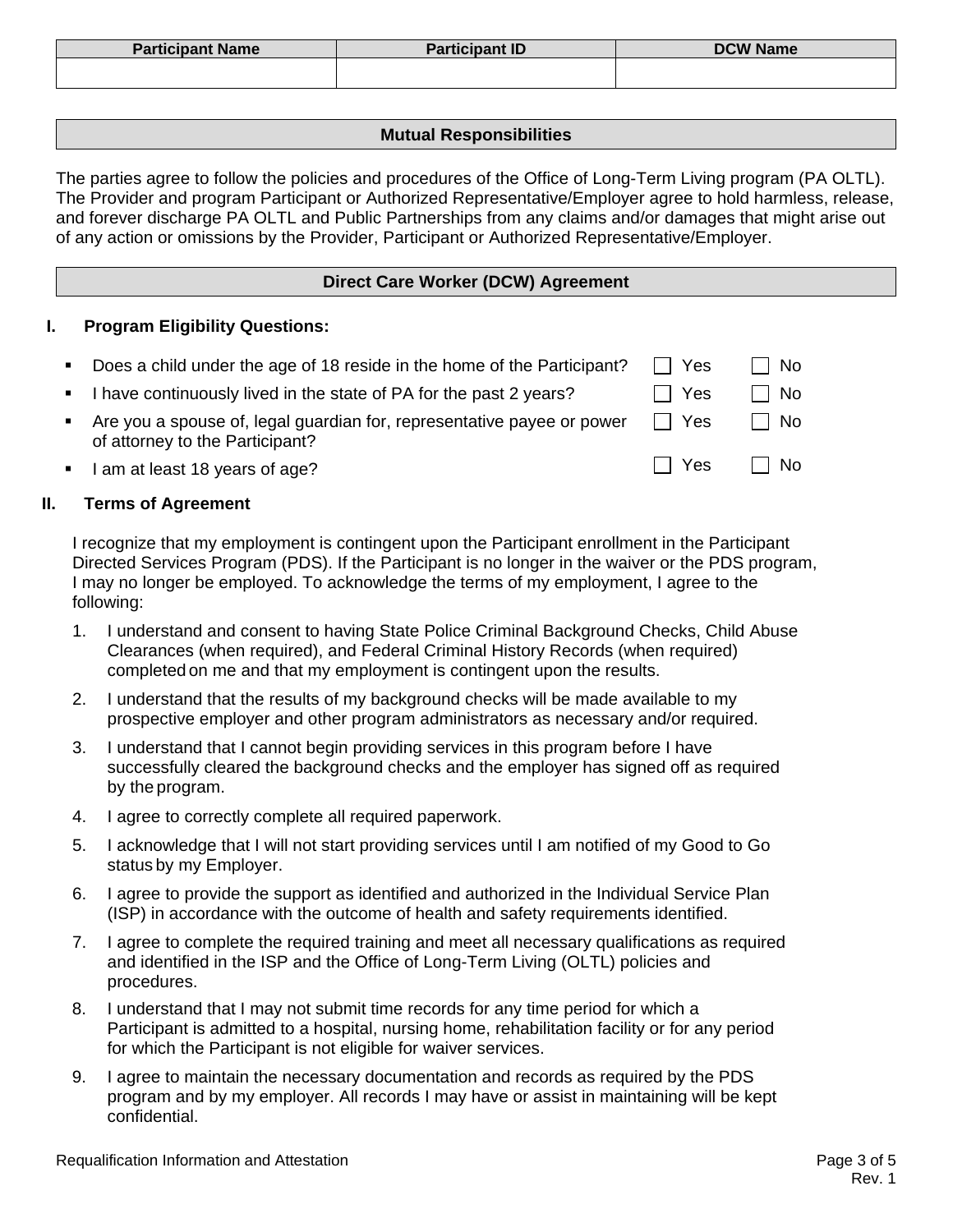| <b>Participant Name</b> | <b>Participant ID</b> | <b>DCW Name</b> |
|-------------------------|-----------------------|-----------------|
|                         |                       |                 |

- 10. I agree to report incidents to my Participant's service coordinator, including suspected abuse, neglect, exploitation or any event involving error in service/support implementation, critical events involving personal injury, illness, medical emergency or any event determined to be atypical as required by the Office of Long-Term Living (OLTL), or my employer.
- 11. I agree to take part in any meetings if requested by and/or regarding the Participant/Employer.
- 12. I agree to abide by all applicable rules, regulation, and policies pertaining to providing support services through the PDS program.
- 13. I hereby acknowledge that I have received, read, and understand all the following information:
	- a. OLTL program policies and procedures regarding PDS
	- b. The Individual Service Plan (ISP)
- 14. I agree to review any/all programmatic updates made available to me by my employer.
- 15. I understand that the Office of Long-Term Living (OLTL), though its contractor Public Partnerships will verify that I do not appear on the Office of Inspector General's (OIG) List of Excluded Individuals/Entities (LEIE). In the event I appear on this list, I will not be permitted to work or be paid in this program.
- 16. I understand that in consideration of the above stated agreement, I shall be compensated through this program for only those services approved by my employer and authorized in the ISP.
- 17. I understand and acknowledge that Public Partnerships is not my employer.
- 18. I understand that the Participant or their appointed representative is my employer. My employer is not Public Partnerships, OLTL, or any other entity involved with the PDS program.
- 19. I understand that my paychecks will be processed by the OLTL, through its contractor Public Partnerships. Public Partnerships is contracted by Office of Long-Term Living (OLTL) to serve as the Financial Management Service (FMS) Organization. I understand that Public Partnerships is not authorized to pay for any service not approved and authorized in the ISP or any request that exceeds the Participant's budget and funds for the PDS program as stated in the ISP; for such services, I understand that my employer would be responsible for any payment.
- 20. I understand and agree that any payments made for services that I have not performed will be subject to repayment by withholdings from future paychecks. This includes overpayments made because of error or omission. The withholding process will be governed by applicable law. The OLTL, though its contractor Public Partnerships will pursue all legal means to recover the amount of overpayment.
- 21. I understand and acknowledge that any false claims or untruthful submission of services provided, statements, or documents, or concealment of material facts to obtain improper payment is reportable as Medicaid Fraud and subject to investigation. Medicaid Fraud is a felony and can lead to substantial penalties and/or imprisonment.
- 22. In accordance with §52.28, I agree to self-disclose a conflict of interest to the Office of Long Term Living (OLTL).
- 23. I understand and acknowledge that information I provide may be shared with business partners who work with the Office of Long-Term Living (OLTL) and the OLTL's contractor, Public Partnerships, to provide services to my Employer.